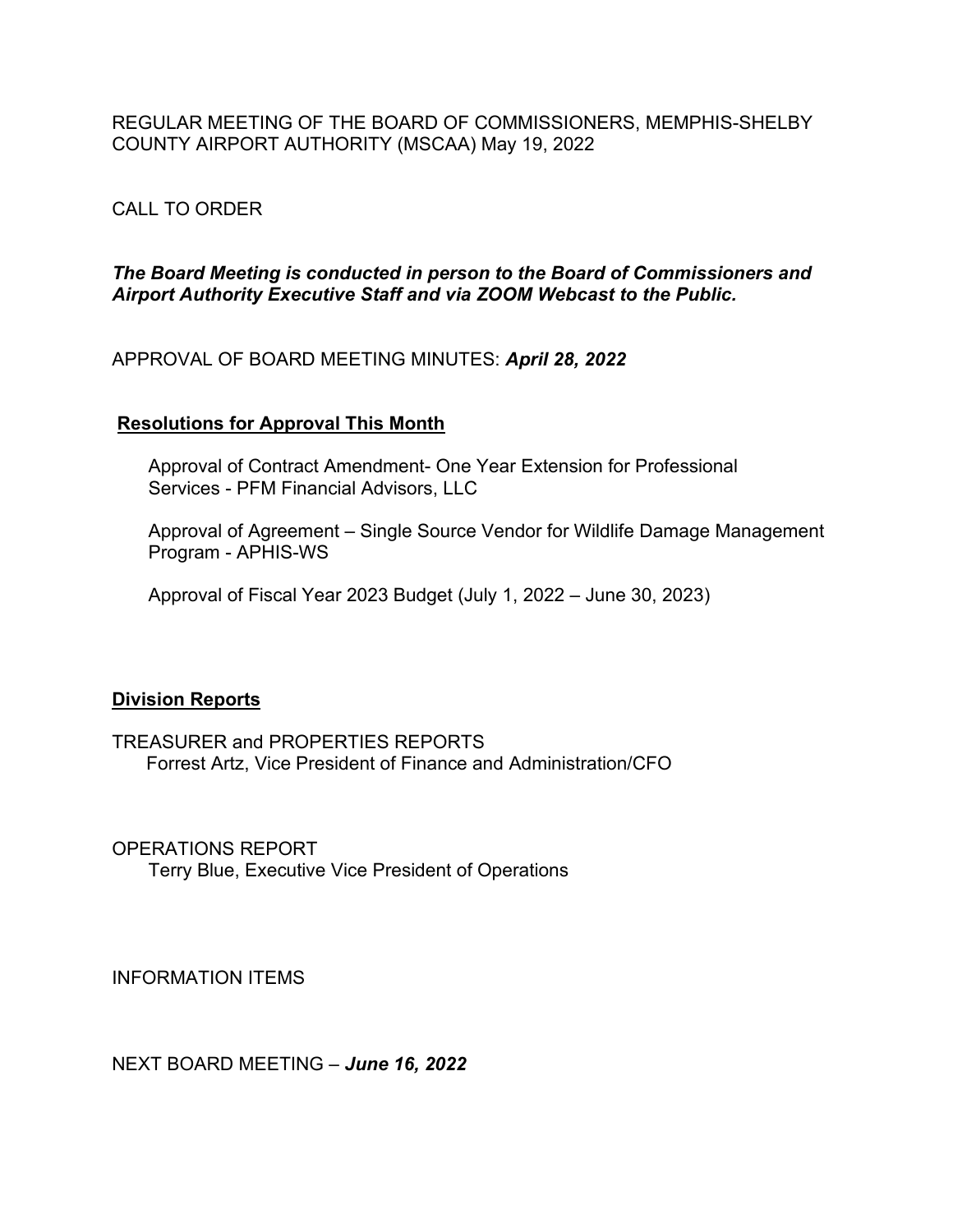#### Memphis-Shelby County Airport Authority Treasurer's Report For the Ten Months Ended April 30, 2022

| <b>SUMMARY</b>                        | <b>Current</b><br><b>Period</b><br><b>Actual</b> | <b>Current</b><br><b>Period</b><br><b>Budget</b> | Variance    | % Variance  | <b>YTD Actual</b> | <b>YTD Budget</b> | <b>YTD</b><br><b>Variance</b> | YTD%<br><b>Variance</b> | <b>Annual Budget</b> |
|---------------------------------------|--------------------------------------------------|--------------------------------------------------|-------------|-------------|-------------------|-------------------|-------------------------------|-------------------------|----------------------|
| Revenues                              | 10,425,670                                       | 9,665,228                                        | 760,442     | 7.9%        | 102,876,906       | 97,900,876        | 4,976,030                     | 5.1%                    | 117,863,700          |
| Expenses                              | 9,730,289                                        | 9,926,978                                        | (196, 689)  | $(2.0\%)$   | 90,739,273        | 93,325,044        | (2,585,771)                   | $(2.8\%)$               | 117,863,700          |
| <b>Net Revenues</b>                   | 695,381                                          | (261, 750)                                       | 957,131     |             | 12, 137, 633      | 4,575,832         | 7,561,801                     |                         | 0                    |
| <b>SUMMARY BY COST CENTER</b>         |                                                  |                                                  |             |             |                   |                   |                               |                         |                      |
| <b>Revenues</b>                       |                                                  |                                                  |             |             |                   |                   |                               |                         |                      |
| Terminal                              | 1,754,393                                        | 1,452,890                                        | 301,503     | 20.8%       | 16,730,994        | 14,700,300        | 2,030,694                     | 13.8%                   | 17,749,800           |
| <b>Ground Transportation</b>          | 2,829,722                                        | 1,497,700                                        | 1,332,022   | 88.9%       | 27,072,731        | 15,179,530        | 11,893,201                    | 78.4%                   | 18,562,000           |
| Airfield                              | 4,003,625                                        | 3,930,480                                        | 73,145      | 1.9%        | 40,346,483        | 40,164,650        | 181,833                       | 0.5%                    | 48,116,100           |
| <b>Other Aviation</b>                 | 317,909                                          | 305,275                                          | 12,634      | 4.1%        | 3,461,642         | 3,108,210         | 353,432                       | 11.4%                   | 3,718,700            |
| Non-Aviation                          | 1,032,185                                        | 119,223                                          | 912,962     | 765.8%      | 2,339,191         | 1,150,586         | 1,188,605                     | 103.3%                  | 1,400,500            |
| <b>Other Sources</b>                  | 154,436                                          | 153,660                                          | 776         | 0.5%        | 1,539,166         | 1,536,600         | 2,566                         | 0.2%                    | 1,843,900            |
| <b>Operating Revenues</b>             | 10,092,270                                       | 7,459,228                                        | 2,633,042   | 35.3%       | 91,490,206        | 75,839,876        | 15,650,330                    | 20.6%                   | 91,391,000           |
| <b>Allocated Surplus</b>              | 333,400                                          | 333,400                                          |             | 0.0%        | 3,334,000         | 3,334,000         |                               | 0.0%                    | 4,000,000            |
| <b>CARES Act</b>                      |                                                  |                                                  |             |             | 8,052,700         | 8,052,700         |                               | 0.0%                    | 8,052,700            |
| <b>CRRSSA</b>                         |                                                  | 1,872,600                                        | (1,872,600) | $(100.0\%)$ |                   | 10,674,300        | (10, 674, 300)                | $(100.0\%)$             | 14,420,000           |
| <b>Total Revenues</b>                 | 10,425,670                                       | 9,665,228                                        | 760,442     | 7.9%        | 102,876,906       | 97,900,876        | 4,976,030                     | 5.1%                    | 117,863,700          |
| <b>Expenses</b>                       |                                                  |                                                  |             |             |                   |                   |                               |                         |                      |
| Terminal                              | 1,016,712                                        | 963,878                                          | 52,834      | 5.5%        | 10,824,428        | 10,305,237        | 519,191                       | 5.0%                    | 12,673,022           |
| <b>Ground Transportation</b>          | 366,494                                          | 390,426                                          | (23, 932)   | $(6.1\%)$   | 3,553,742         | 3,946,400         | (392, 658)                    | $(9.9\%)$               | 4,745,800            |
| Airfield                              | 1,154,625                                        | 1,111,055                                        | 43,570      | 3.9%        | 9,338,795         | 10,281,166        | (942, 372)                    | $(9.2\%)$               | 12,694,286           |
| Field Shop                            | 149,628                                          | 145,160                                          | 4,468       | 3.1%        | 1,580,692         | 1,585,744         | (5,052)                       | $(0.3\%)$               | 1,938,524            |
| General Admin                         | 1,173,867                                        | 1,361,485                                        | (187, 618)  | $(13.8\%)$  | 13,739,631        | 15,176,196        | (1,436,564)                   | $(9.5\%)$               | 20,322,269           |
| <b>Operation &amp; Public Safety</b>  | 691,706                                          | 757,795                                          | (66,089)    | $(8.7\%)$   | 8,254,464         | 8,438,921         | (184, 457)                    | $(2.2\%)$               | 10,305,799           |
| Other & Non Aviation                  | 108,427                                          | 128,350                                          | (19, 923)   | $(15.5\%)$  | 1,165,201         | 1,309,060         | (143, 859)                    | $(11.0\%)$              | 1,563,700            |
| Bond Principal Int. & Coverage        | 3,527,900                                        | 3,527,900                                        |             | $0.0\%$     | 35,279,000        | 35,279,000        |                               | 0.0%                    | 42,335,800           |
| <b>Capital Disbursements</b>          | 1,540,929                                        | 1,540,929                                        |             | 0.0%        | 7,003,320         | 7,003,320         |                               | 0.0%                    | 11,284,500           |
| <b>Total Expenses</b>                 | 9,730,289                                        | 9,926,978                                        | (196, 689)  | (2.0%)      | 90,739,273        | 93,325,044        | (2,585,770)                   | $(2.8\%)$               | 117,863,700          |
| <b>Revenues Over/(Under) Expenses</b> | 695,381                                          | (261, 750)                                       | 957,131     |             | 12,137,633        | 4,575,832         | 7,561,801                     |                         | 0                    |

\*\*Report is comprised of estimates and is for internal management purposes only.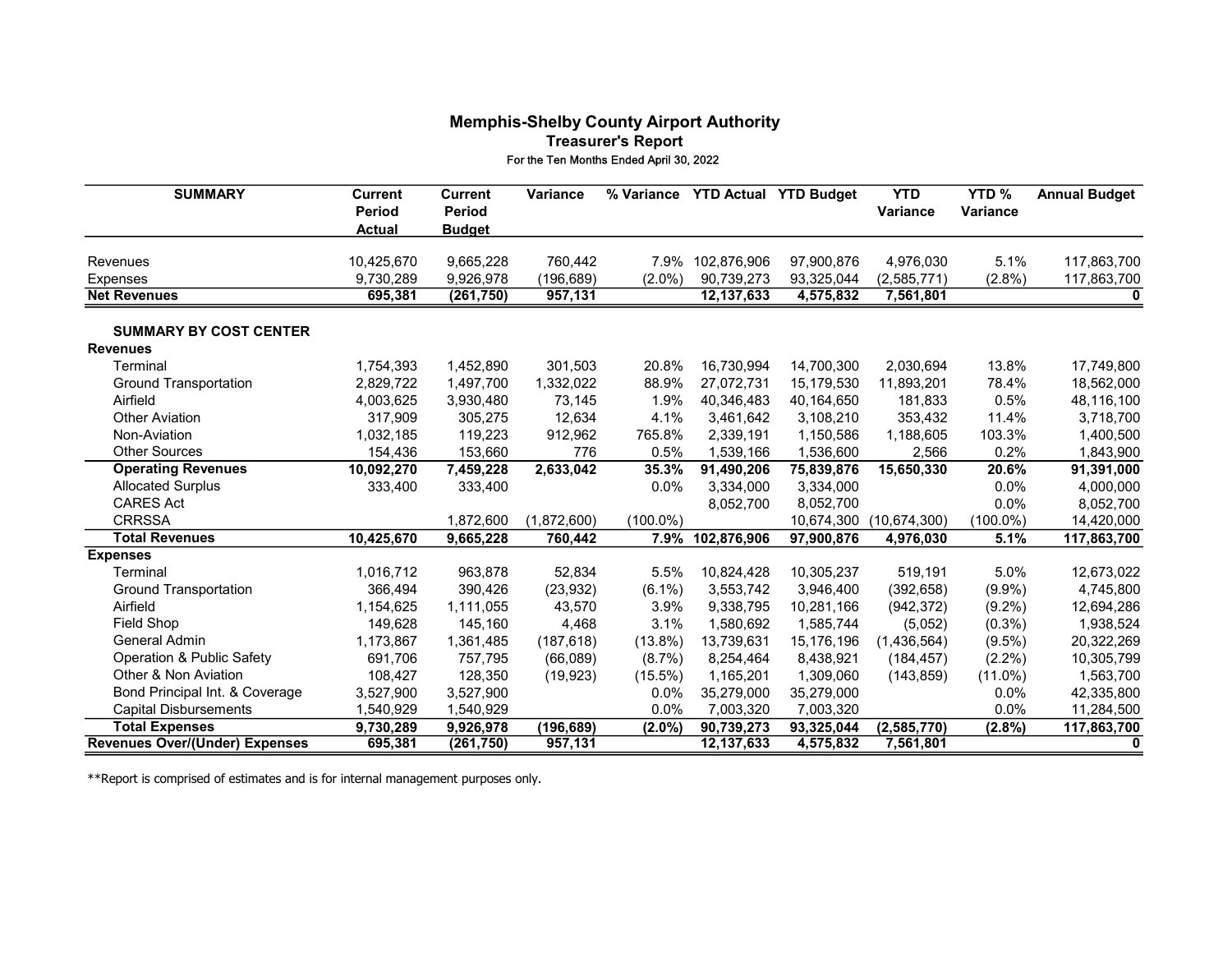#### **R E S O L U T I O N**

WHEREAS, pursuant to Memphis-Shelby County Airport Authority's ("Airport Authority") Policy 801(7)(d), the Airport Authority can contract directly with a professional service provider, which includes financial advisors; and,

WHEREAS, by Resolution #17-4795, dated July 20, 2017, the Board of Commissioners of the Airport Authority approved award of a contract to PFM Financial Advisors, LLC ("PFM"), for Financial Advisor Services; and,

WHEREAS, the Airport Authority executed a contract with PFM on August 1, 2017; and,

WHEREAS, the contractual scope of services consists of, but is not limited to providing strategic advice to senior management relating to financial policy issues; assisting in the review and possible development of a leasing program for goods and services to the Airport Authority; assisting with arbitrage issues; providing cost/benefit analysis of rates, charges, and fee structures; assisting in planning, structuring and execution of debt issue transactions; and assisting the Airport Authority in various other financial advisor related services as requested by the Airport Authority; and,

WHEREAS, the initial term of the contract was for one year with four one-year renewal options for a total contract duration of five years; and the fifth and final year will be completed on July 31, 2022; and,

WHEREAS, Airport Authority Management desires to add a sixth contract year to the contract, which would result in a contract completion date of July 31, 2023; and,

WHEREAS, Airport Management recommends approval;

NOW, THEREFORE, BE IT RESOLVED, by the Board of Commissioners of the Memphis-Shelby County Airport Authority, that the President and CEO or his designee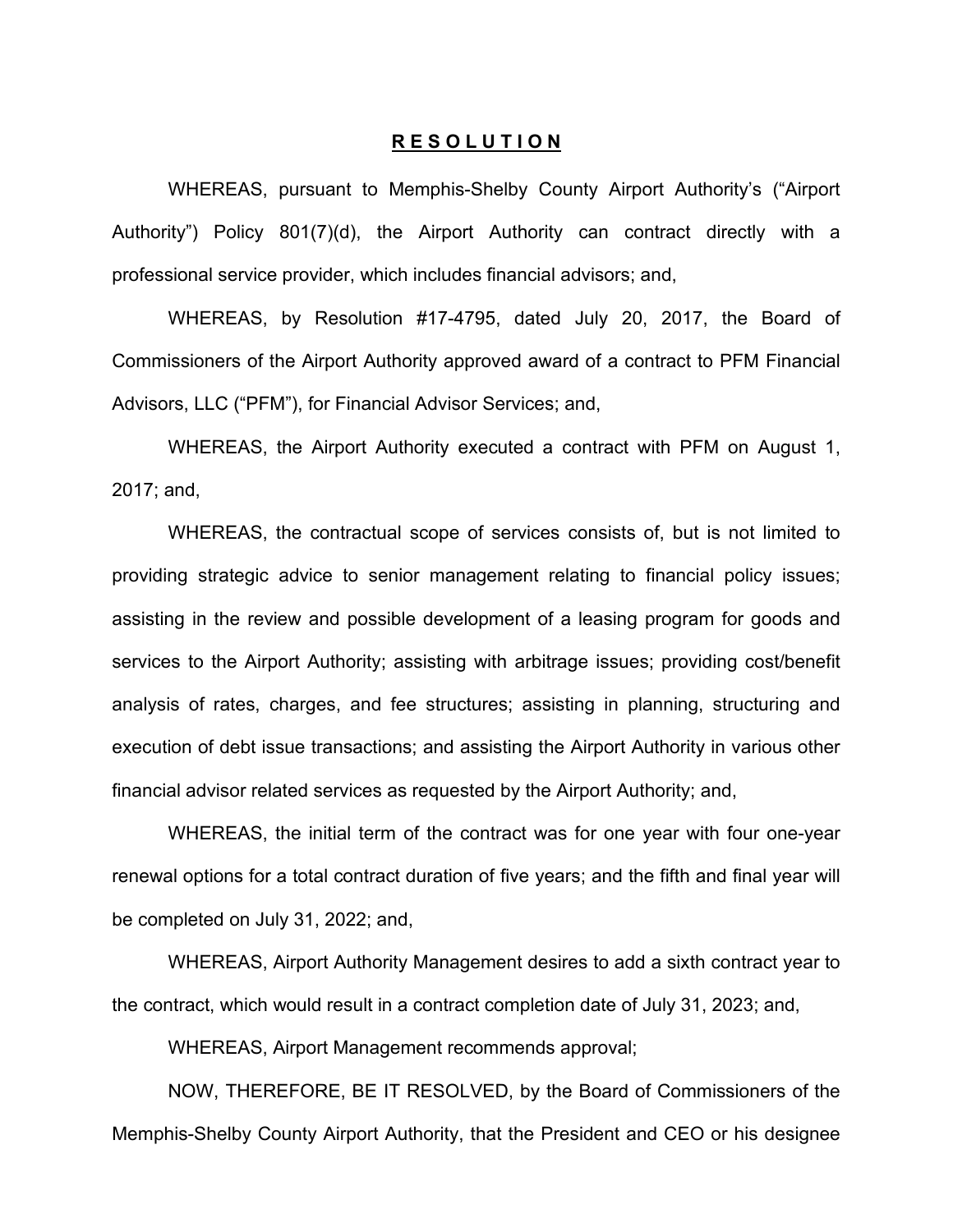is hereby authorized to execute a contract amendment for one additional year with PFM Financial Advisors, LLC, as herein described, costs to be paid from MSCAA Annual Operating Funds, bond proceeds, or other funding as identified by the CFO.

# \_\_\_\_\_\_\_\_

 *05-19-22*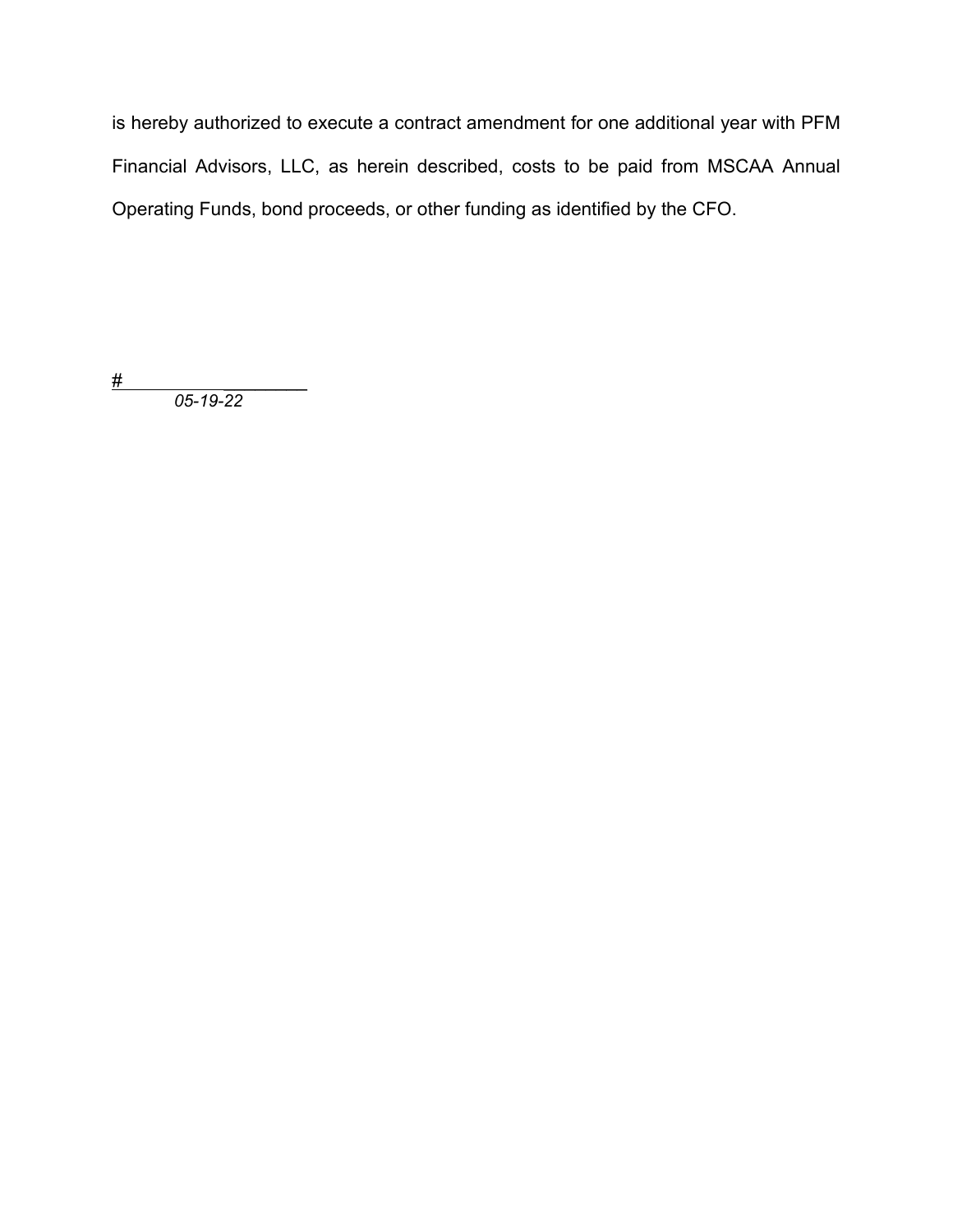#### R E S O L U T I O N

WHEREAS, Memphis-Shelby County Airport Authority ("Airport Authority") is authorized by the public purchasing provisions of state law to enter into a contract offered by a government entity and, as an exception to the bidding requirements, such authority is set forth in Policy 801(7)(a) of the Airport Authority's Policy Manual; and,

WHEREAS, the Airport Authority entered into a Cooperative Service Agreement ("Agreement") with the United States Department of Agriculture Animal and Plant Health Inspection Service – Wildlife Services ("APHIS-WS") effective July 1, 2002, to provide a wildlife damage management program for the protection of human health and air traffic safety at the Airport Authority's airports; and,

WHEREAS, APHIS-WS has statutory authority under applicable federal legislation to cooperate with states, local jurisdictions, individuals, public and private agencies, organizations, and institutions conducting a program of wildlife services involving mammal and bird species that are reservoirs for zoonotic diseases, or animal species that are injurious and/or a nuisance to, among other things, agriculture, horticulture, forestry, animal husbandry, wildlife, and human health and safety; and,

WHEREAS, wildlife hazards and wildlife mitigation are critical to the safety of airports and aviation transportation; and,

 WHEREAS, APHIS-WS, has submitted a cost proposal covering the three-year period of July 1, 2022, through June 30, 2025, at an annual, not-to-exceed cost of \$123,350.00; and,

WHEREAS, this cost represents a 3% increase over the prior annual cost, which had remained constant for the prior five years; and,

 WHEREAS, in accordance with established policies, the Airport Authority has listed APHIS-WS as a Single Source Vendor; and,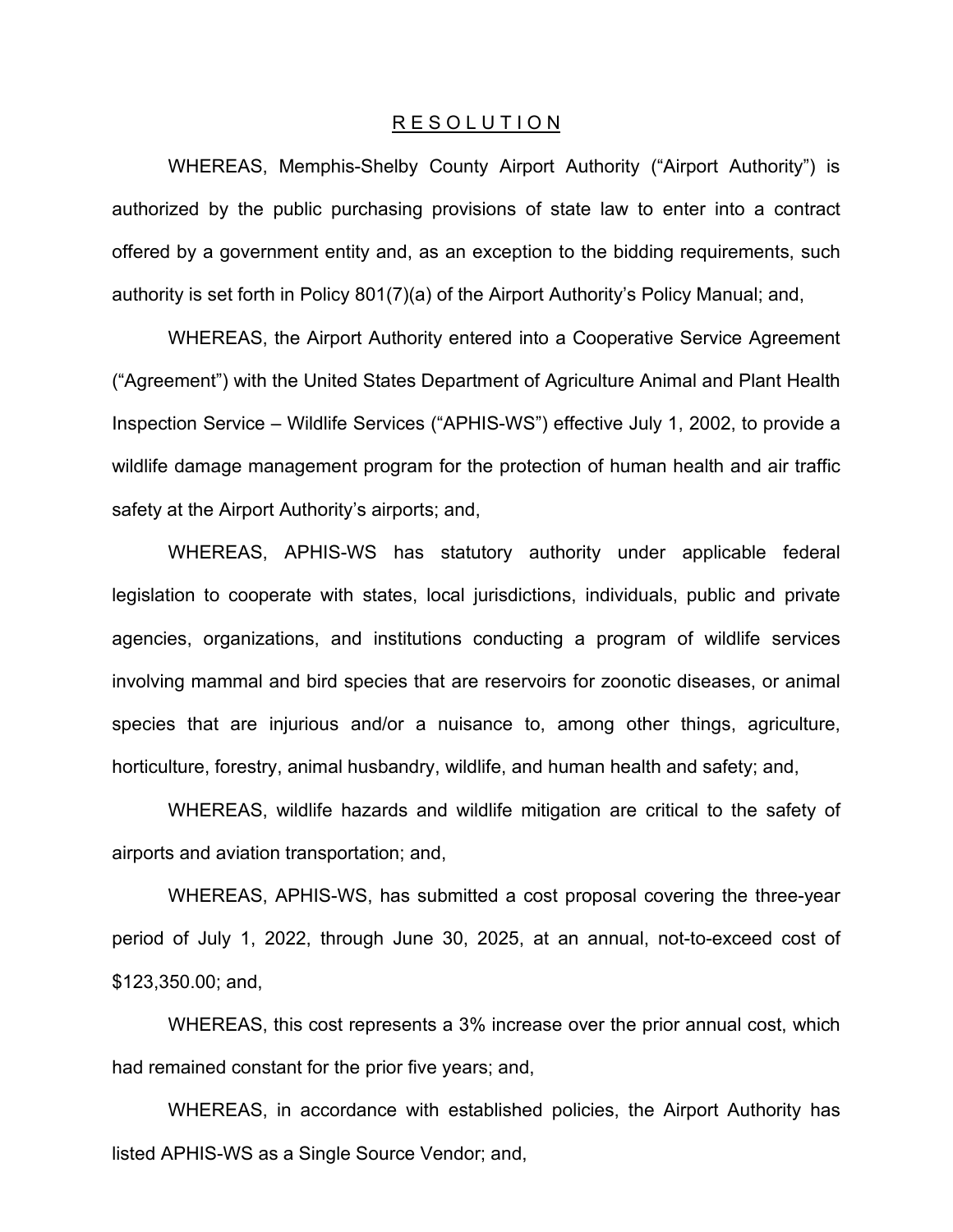WHEREAS, Airport Authority Management recommends approval;

NOW, THEREFORE, BE IT RESOLVED, by the Board of Commissioners of the Memphis-Shelby County Airport Authority, that the President and CEO or his designee is hereby authorized to execute the Agreement as herein described, cost to be paid from MSCAA Annual Operating Funds or any other funds as identified by the CFO.

#\_\_\_\_\_\_\_\_\_\_\_\_\_\_

*05-19-22*